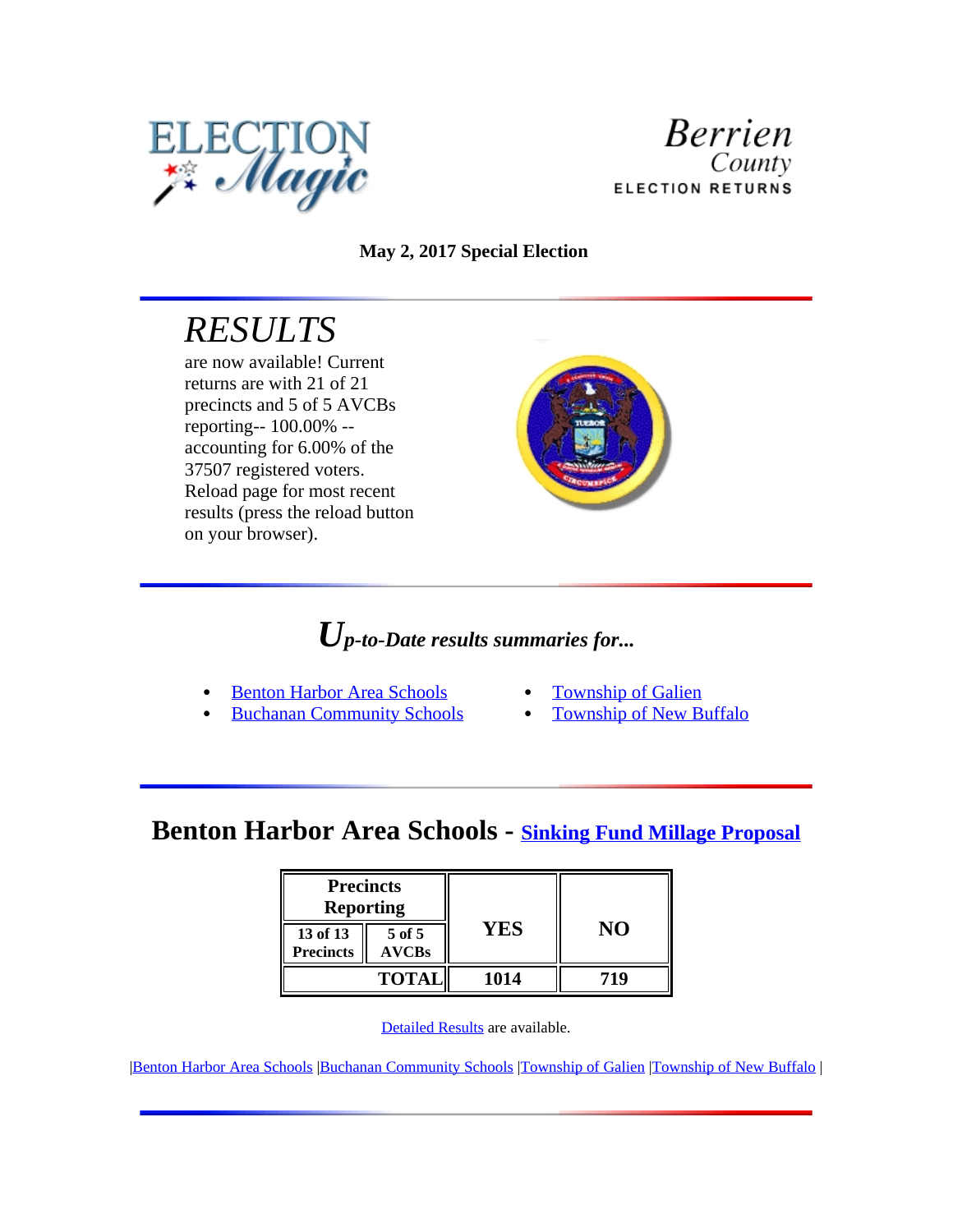### **Buchanan Community Schools - Sinking Fund Millage Proposal**

| <b>Precincts</b>        |     |     |
|-------------------------|-----|-----|
| <b>Reporting</b>        | YES |     |
| <b>7 of 7 Precincts</b> |     |     |
| <b>TOTAL</b>            | 334 | 363 |

[Detailed Results](file:///G:\\CLERK\\ELECTIONS\\Archive%20Election%20Magic%20Results\\B11.Archive\\B11\\2017\\mayspec\\B11results\\B1100101001.htm) are available.

|Benton Harbor Area Schools |Buchanan Community Schools |Township of Galien |Township of New Buffalo |

### **Township of Galien - Millage Proposal**

| <b>Precincts</b><br><b>Reporting</b> | 'NN |  |
|--------------------------------------|-----|--|
| 1 of 1 Precincts                     |     |  |
| <b>TOTAl</b>                         |     |  |

[Detailed Results](file:///G:\\CLERK\\ELECTIONS\\Archive%20Election%20Magic%20Results\\B11.Archive\\B11\\2017\\mayspec\\B11results\\B1100101002.htm) are available.

|Benton Harbor Area Schools |Buchanan Community Schools |Township of Galien |Township of New Buffalo |

### **Township of New Buffalo - Public Safety Millage Proposal**

| <b>Precincts</b> |    |  |
|------------------|----|--|
| <b>Reporting</b> |    |  |
| 1 of 1 Precincts |    |  |
| <b>TOTA</b>      | 18 |  |

[Detailed Results](file:///G:\\CLERK\\ELECTIONS\\Archive%20Election%20Magic%20Results\\B11.Archive\\B11\\2017\\mayspec\\B11results\\B1100101003.htm) are available.

|Benton Harbor Area Schools |Buchanan Community Schools |Township of Galien |Township of New Buffalo |

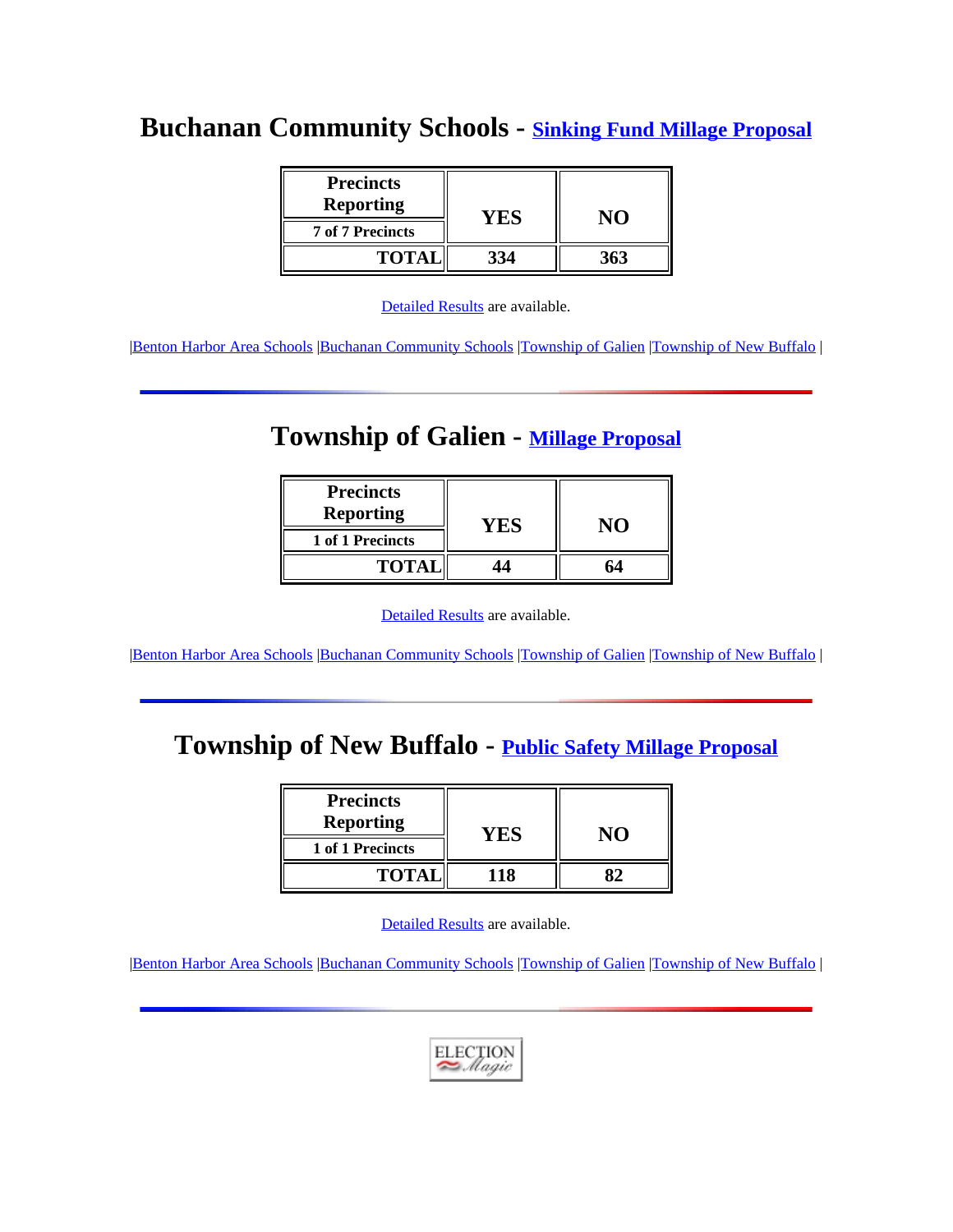

#### *DETAILED results for Benton Harbor Area Schools*

To find a particular township quickly, choose "Find" from the Edit Menu (control-f or command-f) and

|                                                     | # Reg.<br><b>Voters</b> | Poll<br><b>Book</b>      | % Reg.<br><b>Voters</b> | <b>YES</b> | <b>NO</b>      |
|-----------------------------------------------------|-------------------------|--------------------------|-------------------------|------------|----------------|
| <b>TOTAL</b>                                        | μ.                      | Ξ.                       | --                      | 1014       | 719            |
| City of Benton<br>Harbor #1                         | 2376                    | 52                       | 2.19%                   | 50         | $\overline{2}$ |
| City of Benton<br>Harbor #2                         | 1686                    | 35                       | 2.08%                   | 31         | $\overline{4}$ |
| City of Benton<br>Harbor #3                         | 2242                    | 50                       | 2.23%                   | 45         | 5              |
| City of Benton<br>Harbor #4 & St.<br>Joseph City #1 | 2123                    | 41                       | 1.93%                   | 29         | 11             |
| <b>AVCB</b>                                         | $-$                     | N <sub>o</sub><br>Report | N/A                     | 44         | 22             |
| AVCB02                                              | $-$                     | <b>No</b><br>Report      | N/A                     | 21         | $\overline{7}$ |
| AVCB03                                              | $\overline{a}$          | <b>No</b><br>Report      | N/A                     | 70         | 20             |
| AVCB04                                              | $-$                     | <b>No</b><br>Report      | N/A                     | 30         | 19             |
| Bainbridge                                          | 653                     | 79                       | 12.10%                  | 31         | 48             |
| Benton Charter #1                                   | 2596                    | 166                      | 6.39%                   | 67         | 99             |
| Benton Charter #2                                   | 2139                    | 73                       | 3.41%                   | 45         | 27             |
| <b>Benton Charter</b><br>#3&6                       | 3611                    | 211                      | 5.84%                   | 142        | 69             |

enter the name of the township.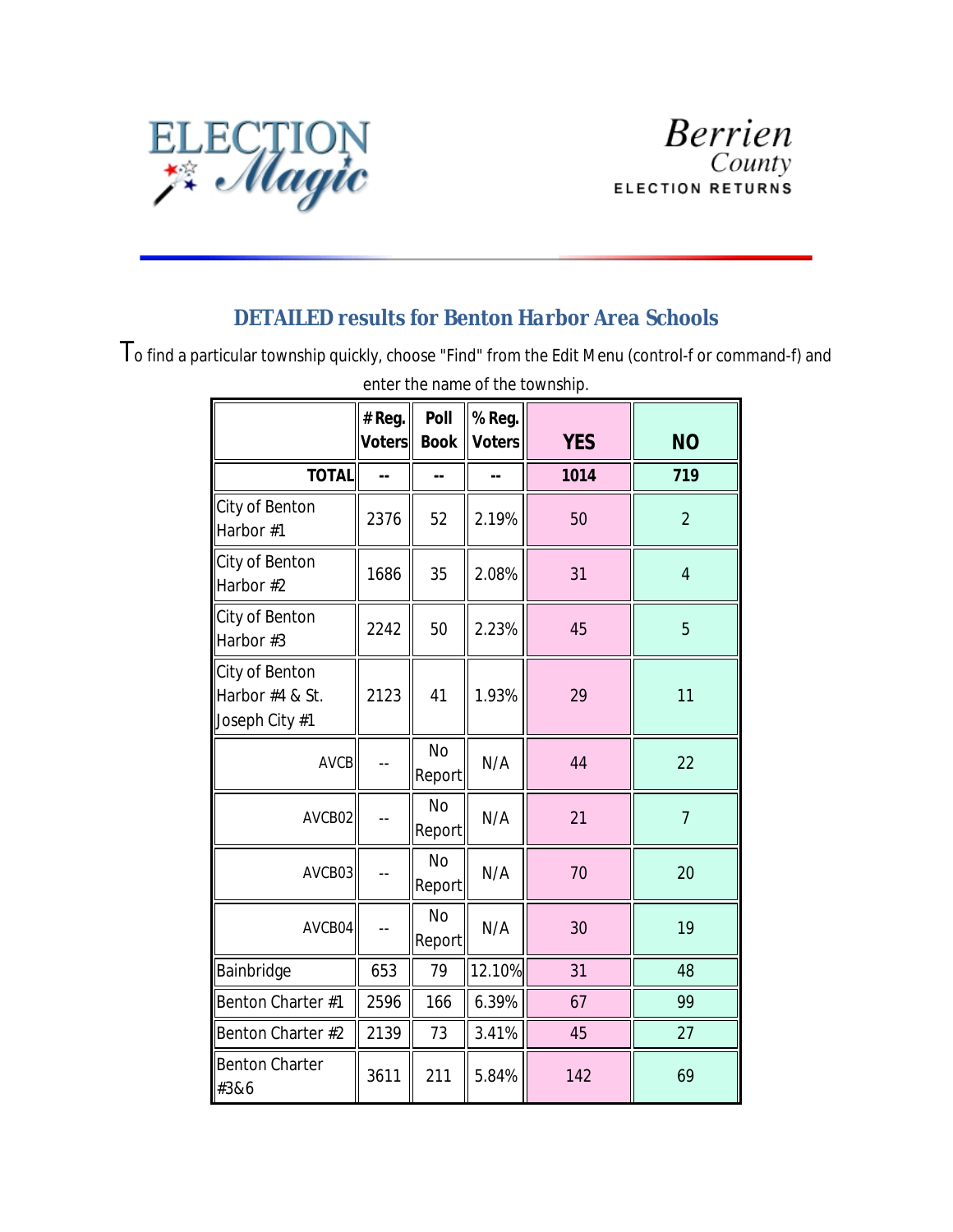| Benton Charter #4  | 1565 | 133                 | 8.50% | 75         | 58        |
|--------------------|------|---------------------|-------|------------|-----------|
| Benton Charter #5  | 2397 | 141                 | 5.88% | 77         | 63        |
| Hagar              | 510  | 45                  | 8.82% | 14         | 31        |
| St. Joseph Charter | 2728 | 97                  | 3.56% | 69         | 28        |
| <b>AVCB</b>        |      | <b>No</b><br>Report | N/A   | 127        | 123       |
| Sodus & Pipestone  | 1475 | 130                 | 8.81% | 47         | 83        |
|                    |      |                     |       | <b>YES</b> | <b>NO</b> |

#### **Back to Summaries**



**Berrien** County **ELECTION RETURNS** 

#### *DETAILED results for Buchanan Community Schools*

To find a particular township quickly, choose "Find" from the Edit Menu (control-f or command-f) and enter the name of the township.

|                              | # Reg. | Poll | % Reg.<br><b>Voters  Book    Voters</b> | <b>YES</b> | <b>NO</b> |
|------------------------------|--------|------|-----------------------------------------|------------|-----------|
| <b>TOTAL</b>                 |        |      |                                         | 334        | 363       |
| City of Buchanan #1          | 1929   | 112  | 5.81%                                   | 68         | 44        |
| City of Buchanan #2          | 1370   | 107  | 7.81%                                   | 68         | 39        |
| Bertrand                     | 1273   | 151  | 11.86%                                  | 43         | 108       |
| Buchanan &<br><b>Oronoko</b> | 2537   | 217  | 8.55%                                   | 94         | 123       |
| Galien & Weesaw              | 1282   | 119  | 9.28%                                   | 1          | 18        |
| Niles Charter #1             | 557    | 47   | 8.44%                                   | 30         | 16        |
| Niles Charter #5             | 423    | 45   | 10.64%                                  | 30         | 15        |
|                              |        |      |                                         |            |           |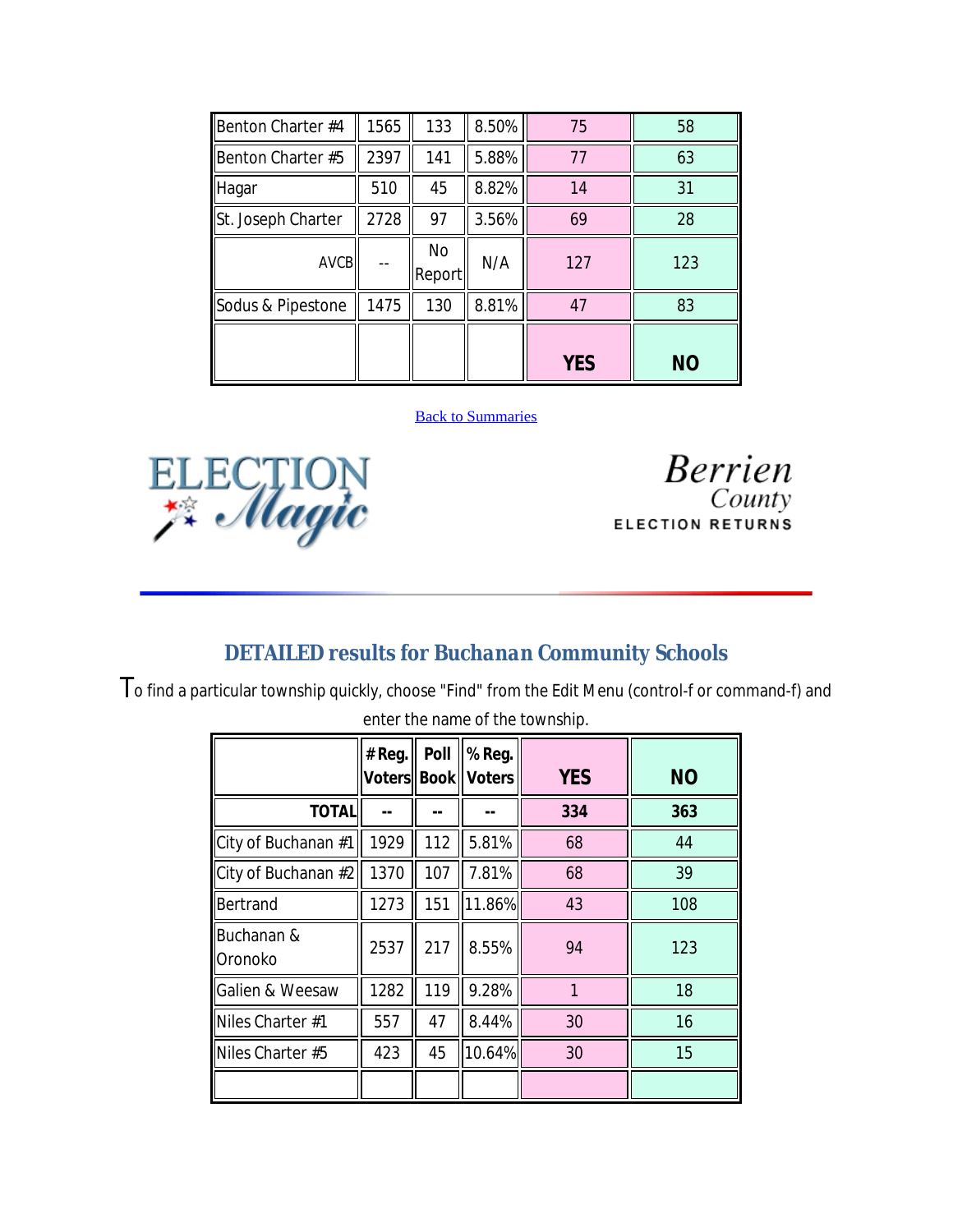|--|--|--|

**Back to Summaries** 



**Berrien** County **ELECTION RETURNS** 

#### *DETAILED results for Township of Galien*

To find a particular township quickly, choose "Find" from the Edit Menu (control-f or command-f) and

|                 |      |     | # Reg.∥ Poll ∥% Reg.∥<br>Voters Book   Voters | <b>YES</b> | <b>NO</b> |
|-----------------|------|-----|-----------------------------------------------|------------|-----------|
| <b>TOTAL</b>    |      |     |                                               | 44         | 64        |
| Galien & Weesaw | 1282 | 119 | 9.28%                                         | 44         | 64        |
|                 |      |     |                                               | <b>YES</b> | <b>NO</b> |

enter the name of the township.

Back to Summaries



**Berrien** County **ELECTION RETURNS** 

#### *DETAILED results for Township of New Buffalo*

To find a particular township quickly, choose "Find" from the Edit Menu (control-f or command-f) and

enter the name of the township.

| $  # Reg.  $ Poll $  %$ Reg. |  |     |    |
|------------------------------|--|-----|----|
| Voters  Book  Voters         |  | YES | NΟ |